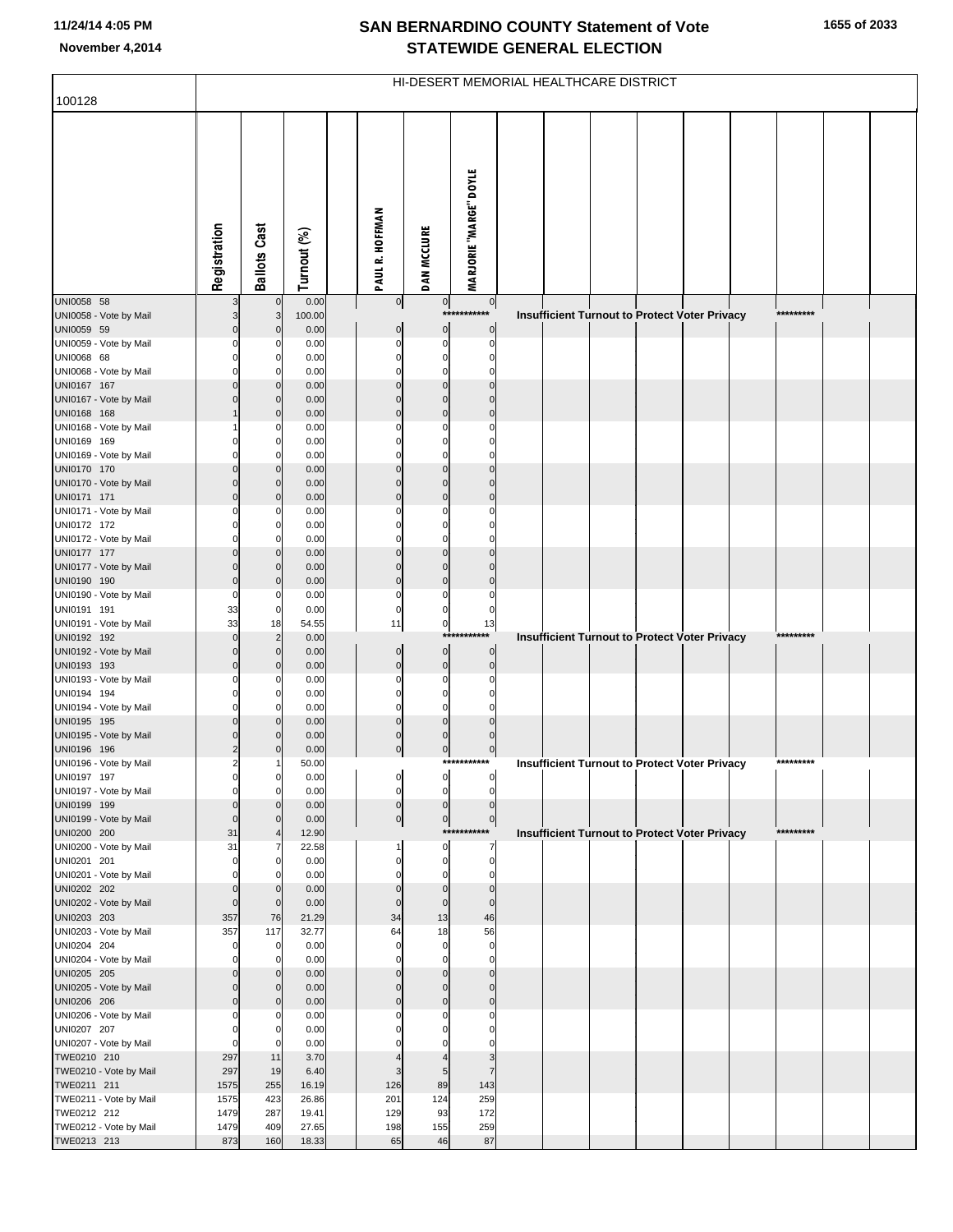| 100128                                | HI-DESERT MEMORIAL HEALTHCARE DISTRICT |                                  |                |  |                               |                                  |                                |  |  |  |  |                                                      |  |           |  |  |
|---------------------------------------|----------------------------------------|----------------------------------|----------------|--|-------------------------------|----------------------------------|--------------------------------|--|--|--|--|------------------------------------------------------|--|-----------|--|--|
|                                       |                                        |                                  |                |  |                               |                                  |                                |  |  |  |  |                                                      |  |           |  |  |
|                                       | Registration                           | <b>Ballots Cast</b>              | Turnout (%)    |  | <b>PAUL R. HOFFMAN</b>        | <b>DAN MCCLURE</b>               | <b>MARJORIE "MARGE" DOYLE</b>  |  |  |  |  |                                                      |  |           |  |  |
|                                       |                                        |                                  |                |  |                               |                                  |                                |  |  |  |  |                                                      |  |           |  |  |
| TWE0213 - Vote by Mail                | 873                                    | 240                              | 27.49          |  | 103                           | 86                               | 155                            |  |  |  |  |                                                      |  |           |  |  |
| TWE0214 214                           | 906                                    | 190                              | 20.97          |  | 77                            | 73                               | 108                            |  |  |  |  |                                                      |  |           |  |  |
| TWE0214 - Vote by Mail<br>TWE0215 215 | 906<br>$\mathcal{C}$                   | 265<br>0                         | 29.25<br>0.00  |  | 124<br>$\mathbf 0$            | 99<br>$\mathbf 0$                | 183<br>$\mathbf 0$             |  |  |  |  |                                                      |  |           |  |  |
| TWE0215 - Vote by Mail                | C                                      | $\overline{0}$                   | 0.00           |  | $\Omega$                      | $\mathbf 0$                      | $\mathbf 0$                    |  |  |  |  |                                                      |  |           |  |  |
| UNI0216 216                           | C                                      | $\overline{0}$                   | 0.00           |  | $\Omega$                      | $\mathbf 0$                      | $\mathbf 0$                    |  |  |  |  |                                                      |  |           |  |  |
| UNI0216 - Vote by Mail                | $\mathbf 0$                            | $\overline{0}$                   | 0.00           |  | $\overline{0}$                | $\overline{0}$                   | $\overline{0}$                 |  |  |  |  |                                                      |  |           |  |  |
| UNI0217 217                           | 36                                     | $\mathbf 0$                      | 0.00           |  | $\overline{0}$                | $\mathbf 0$                      | $\overline{0}$                 |  |  |  |  |                                                      |  |           |  |  |
| UNI0217 - Vote by Mail                | 36                                     | 17                               | 47.22          |  | 7                             | $\mathbf{1}$                     | 13                             |  |  |  |  |                                                      |  |           |  |  |
| UNI0218 218<br>UNI0218 - Vote by Mail | $\overline{0}$<br>$\mathbf 0$          | $\overline{0}$                   | 0.00<br>0.00   |  | $\overline{0}$                | $\circ$                          | $\overline{0}$<br>***********  |  |  |  |  | <b>Insufficient Turnout to Protect Voter Privacy</b> |  | ********* |  |  |
| UNI0219 219                           | 16                                     | $\overline{0}$                   | 0.00           |  | $\mathbf{0}$                  | $\overline{0}$                   | $\overline{0}$                 |  |  |  |  |                                                      |  |           |  |  |
| UNI0219 - Vote by Mail                | 16                                     | $\overline{7}$                   | 43.75          |  | $\overline{3}$                | $\mathbf{1}$                     | 4                              |  |  |  |  |                                                      |  |           |  |  |
| UNI0220 220                           | $\mathbf 0$                            | $\overline{0}$                   | 0.00           |  | $\mathbf 0$                   | $\mathbf 0$                      | $\overline{0}$                 |  |  |  |  |                                                      |  |           |  |  |
| UNI0220 - Vote by Mail                | $\mathbf 0$                            | $\overline{0}$                   | 0.00           |  | $\pmb{0}$                     | $\mathbf 0$                      | $\overline{0}$                 |  |  |  |  |                                                      |  |           |  |  |
| UNI0221 221                           | C                                      | $\mathbf 0$                      | 0.00           |  | $\Omega$                      | $\Omega$                         | $\mathbf 0$                    |  |  |  |  |                                                      |  |           |  |  |
| UNI0221 - Vote by Mail<br>UNI0222 222 | $\epsilon$<br>157                      | $\overline{0}$<br>$\overline{0}$ | 0.00<br>0.00   |  | $\Omega$<br>$\Omega$          | $\mathbf 0$<br>$\mathbf 0$       | $\mathbf 0$<br>$\mathbf 0$     |  |  |  |  |                                                      |  |           |  |  |
| UNI0222 - Vote by Mail                | 157                                    | 91                               | 57.96          |  | 29                            | 29                               | 57                             |  |  |  |  |                                                      |  |           |  |  |
| UNI0223 223                           | $\overline{0}$                         | $\mathbf 0$                      | 0.00           |  | $\mathbf 0$                   | $\mathbf 0$                      | $\overline{0}$                 |  |  |  |  |                                                      |  |           |  |  |
| UNI0223 - Vote by Mail                | $\mathbf 0$                            | $\mathbf 0$                      | 0.00           |  | $\mathbf 0$                   | $\circ$                          | $\overline{0}$                 |  |  |  |  |                                                      |  |           |  |  |
| UNI0224 224                           | 507                                    | 137                              | 27.02          |  | 59                            | 32                               | 80                             |  |  |  |  |                                                      |  |           |  |  |
| UNI0224 - Vote by Mail                | 507                                    | 144                              | 28.40          |  | 56                            | 36                               | 84                             |  |  |  |  |                                                      |  |           |  |  |
| UNI0225 225<br>UNI0225 - Vote by Mail | 45<br>45                               | 13<br>15                         | 28.89<br>33.33 |  | $6\phantom{1}6$<br>8          | $\overline{4}$<br>6              | $\overline{9}$<br>$\mathbf{3}$ |  |  |  |  |                                                      |  |           |  |  |
| UNI0226 226                           | 341                                    | 40                               | 11.73          |  | 20                            | $\overline{7}$                   | 20                             |  |  |  |  |                                                      |  |           |  |  |
| UNI0226 - Vote by Mail                | 341                                    | 134                              | 39.30          |  | 57                            | 19                               | 83                             |  |  |  |  |                                                      |  |           |  |  |
| UNI0227 227                           | 1454                                   | 252                              | 17.33          |  | 106                           | 52                               | 149                            |  |  |  |  |                                                      |  |           |  |  |
| UNI0227 - Vote by Mail                | 1454                                   | 452                              | 31.09          |  | 184                           | 95                               | 257                            |  |  |  |  |                                                      |  |           |  |  |
| UNI0228 228                           | $\mathbf 0$                            | 0<br>$\mathbf 0$                 | 0.00           |  | $\mathbf 0$<br>$\mathbf 0$    | $\mathbf 0$<br>$\mathbf 0$       | $\mathbf 0$<br>$\overline{0}$  |  |  |  |  |                                                      |  |           |  |  |
| UNI0228 - Vote by Mail<br>UNI0229 229 | $\overline{0}$<br>479                  | 43                               | 0.00<br>8.98   |  | 13                            | 8                                | 19                             |  |  |  |  |                                                      |  |           |  |  |
| UNI0229 - Vote by Mail                | 479                                    | 103                              | 21.50          |  | 46                            | 16                               | 64                             |  |  |  |  |                                                      |  |           |  |  |
| UNI0230 230                           | 1457                                   | 250                              | 17.16          |  | 112                           | 47                               | 152                            |  |  |  |  |                                                      |  |           |  |  |
| UNI0230 - Vote by Mail                | 1457                                   | 436                              | 29.92          |  | 189                           | 78                               | 279                            |  |  |  |  |                                                      |  |           |  |  |
| UNI0231 231                           | $\mathbf 0$                            | $\overline{0}$                   | 0.00           |  | $\overline{0}$                | $\mathbf 0$                      | $\overline{0}$                 |  |  |  |  |                                                      |  |           |  |  |
| UNI0231 - Vote by Mail<br>UNI0232 232 | $\mathbf 0$<br>75                      | $\mathbf 0$<br>$\mathbf 0$       | 0.00<br>0.00   |  | $\overline{0}$<br>$\mathbf 0$ | $\overline{0}$<br>$\mathbf 0$    | $\mathbf 0$                    |  |  |  |  |                                                      |  |           |  |  |
| UNI0232 - Vote by Mail                | 75                                     | 40                               | 53.33          |  | 18                            | 10                               | 18                             |  |  |  |  |                                                      |  |           |  |  |
| UNI0233 233                           | 8                                      | $\overline{0}$                   | 0.00           |  | $\overline{0}$                | $\overline{0}$                   | $\circ$                        |  |  |  |  |                                                      |  |           |  |  |
| UNI0233 - Vote by Mail                | 8                                      | $\overline{2}$                   | 25.00          |  |                               |                                  | ***********                    |  |  |  |  | <b>Insufficient Turnout to Protect Voter Privacy</b> |  | ********* |  |  |
| UNI0234 234                           |                                        | $\mathbf 0$                      | 0.00           |  | $\overline{0}$                | <sub>0</sub>                     | $\overline{0}$                 |  |  |  |  |                                                      |  |           |  |  |
| UNI0234 - Vote by Mail<br>UNI0235 235 | ſ                                      | $\overline{0}$<br>$\overline{0}$ | 0.00<br>0.00   |  | $\overline{0}$                | $\overline{0}$<br>$\overline{0}$ | $\overline{0}$<br> 0           |  |  |  |  |                                                      |  |           |  |  |
| UNI0235 - Vote by Mail                | C                                      |                                  | 0.00           |  | $\overline{0}$                |                                  | ***********                    |  |  |  |  | <b>Insufficient Turnout to Protect Voter Privacy</b> |  | ********* |  |  |
| UNI0236 236                           |                                        | 0                                | 0.00           |  | $\mathbf 0$                   | $\mathbf 0$                      | $\mathbf{0}$                   |  |  |  |  |                                                      |  |           |  |  |
| UNI0236 - Vote by Mail                | r                                      | $\overline{0}$                   | 0.00           |  | $\mathbf 0$                   | $\mathbf 0$                      | $\overline{0}$                 |  |  |  |  |                                                      |  |           |  |  |
| UNI0237 237                           |                                        | $\mathbf 0$                      | 0.00           |  | $\Omega$                      | 0                                | $\mathbf 0$                    |  |  |  |  |                                                      |  |           |  |  |
| UNI0237 - Vote by Mail                |                                        | $\overline{0}$                   | 0.00           |  | $\mathbf 0$                   | $\mathbf 0$                      | $\overline{0}$                 |  |  |  |  |                                                      |  |           |  |  |
| UNI0238 238<br>UNI0238 - Vote by Mail | C                                      | $\overline{0}$<br>$\overline{0}$ | 0.00<br>0.00   |  | $\Omega$<br>$\mathbf 0$       | $\Omega$<br>$\mathbf 0$          | $\mathbf{0}$<br>$\Omega$       |  |  |  |  |                                                      |  |           |  |  |
| UNI0239 239                           |                                        | 0                                | 0.00           |  |                               |                                  | 0                              |  |  |  |  |                                                      |  |           |  |  |
| UNI0239 - Vote by Mail                |                                        | $\overline{0}$                   | 0.00           |  | O                             | 0                                | 0                              |  |  |  |  |                                                      |  |           |  |  |
| UNI0240 240                           |                                        | $\mathbf 0$                      | 0.00           |  |                               |                                  |                                |  |  |  |  |                                                      |  |           |  |  |
| UNI0240 - Vote by Mail                |                                        | $\overline{0}$                   | 0.00           |  | $\Omega$                      | $\Omega$                         | $\mathbf{0}$                   |  |  |  |  |                                                      |  |           |  |  |
| UNI0241 241                           |                                        | $\mathbf{0}$<br>$\overline{7}$   | 0.00           |  | $\Omega$                      | $\Omega$                         | $\overline{0}$                 |  |  |  |  |                                                      |  |           |  |  |
| UNI0241 - Vote by Mail<br>UNI0242 242 | ۶                                      | 0                                | 87.50<br>0.00  |  |                               | $\Omega$                         | 4<br>0                         |  |  |  |  |                                                      |  |           |  |  |
| UNI0242 - Vote by Mail                |                                        | $\mathbf 0$                      | 0.00           |  | 0                             | $\Omega$                         | 0                              |  |  |  |  |                                                      |  |           |  |  |
| UNI0243 243                           |                                        | 0                                | 0.00           |  | $\Omega$                      | 0                                | 0                              |  |  |  |  |                                                      |  |           |  |  |
| UNI0243 - Vote by Mail                |                                        | $\Omega$                         | 0.00           |  | $\Omega$                      | $\mathcal{C}$                    | $\Omega$                       |  |  |  |  |                                                      |  |           |  |  |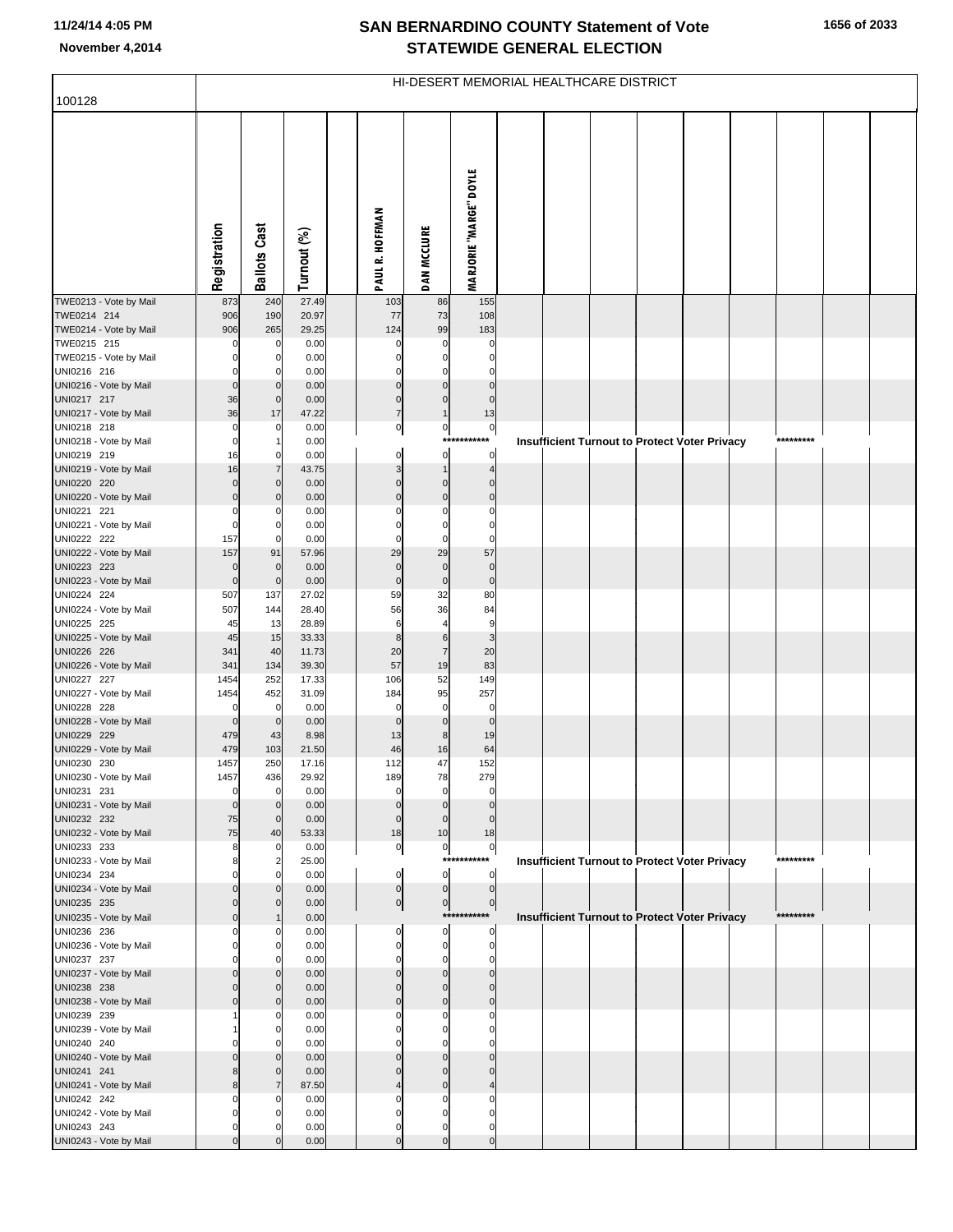| 100128                                | HI-DESERT MEMORIAL HEALTHCARE DISTRICT |                                |                |  |                               |                           |                               |  |  |  |  |                                               |  |           |  |  |
|---------------------------------------|----------------------------------------|--------------------------------|----------------|--|-------------------------------|---------------------------|-------------------------------|--|--|--|--|-----------------------------------------------|--|-----------|--|--|
|                                       |                                        |                                |                |  |                               |                           |                               |  |  |  |  |                                               |  |           |  |  |
|                                       |                                        |                                |                |  |                               |                           |                               |  |  |  |  |                                               |  |           |  |  |
|                                       |                                        |                                |                |  |                               |                           |                               |  |  |  |  |                                               |  |           |  |  |
|                                       |                                        |                                |                |  |                               |                           |                               |  |  |  |  |                                               |  |           |  |  |
|                                       |                                        |                                |                |  |                               |                           |                               |  |  |  |  |                                               |  |           |  |  |
|                                       |                                        |                                |                |  |                               |                           |                               |  |  |  |  |                                               |  |           |  |  |
|                                       |                                        |                                |                |  |                               |                           |                               |  |  |  |  |                                               |  |           |  |  |
|                                       |                                        |                                |                |  |                               |                           |                               |  |  |  |  |                                               |  |           |  |  |
|                                       | Registration                           | <b>Ballots Cast</b>            | Turnout (%)    |  | PAUL R. HOFFMAN               | <b>DAN MCCLURE</b>        | <b>MARJORIE "MARGE" DOYLE</b> |  |  |  |  |                                               |  |           |  |  |
|                                       |                                        |                                |                |  |                               |                           |                               |  |  |  |  |                                               |  |           |  |  |
| UNI0244 244<br>UNI0244 - Vote by Mail | $\mathbf{0}$                           | $\mathbf 0$<br>$\mathbf{0}$    | 0.00<br>0.00   |  | $\mathbf 0$<br>$\mathbf 0$    | $\Omega$<br>$\mathbf{0}$  | $\mathbf 0$<br>$\mathbf 0$    |  |  |  |  |                                               |  |           |  |  |
| UNI0245 245                           | 609                                    | 79                             | 12.97          |  | 42                            | 17                        | 33                            |  |  |  |  |                                               |  |           |  |  |
| UNI0245 - Vote by Mail                | 609                                    | 195                            | 32.02          |  | 84                            | 50                        | 123                           |  |  |  |  |                                               |  |           |  |  |
| UNI0246 246<br>UNI0246 - Vote by Mail |                                        | $\mathbf 0$<br>3               | 0.00<br>75.00  |  | $\overline{0}$                | $\pmb{0}$<br>$***$        | $\circ$<br>r**                |  |  |  |  | Insufficient Turnout to Protect Voter Privacy |  | ********* |  |  |
| UNI0247 247                           | $\Omega$                               | $\mathbf 0$                    | 0.00           |  | $\Omega$                      | 0                         | $\mathbf 0$                   |  |  |  |  |                                               |  |           |  |  |
| UNI0247 - Vote by Mail                | $\Omega$                               | $\mathbf 0$                    | 0.00           |  | $\Omega$                      | $\Omega$                  | $\mathbf 0$                   |  |  |  |  |                                               |  |           |  |  |
| UNI0248 248<br>UNI0248 - Vote by Mail | 286<br>286                             | 6<br>165                       | 2.10<br>57.69  |  | 5<br>60                       | $\overline{2}$<br>31      | 3<br>81                       |  |  |  |  |                                               |  |           |  |  |
| UNI0249 249                           | 571                                    | 101                            | 17.69          |  | 38                            | 21                        | 52                            |  |  |  |  |                                               |  |           |  |  |
| UNI0249 - Vote by Mail                | 571                                    | 173                            | 30.30          |  | 72                            | 37                        | 94                            |  |  |  |  |                                               |  |           |  |  |
| UNI0250 250                           | 7<br>$\overline{7}$                    | $\mathbf 0$                    | 0.00           |  | $\overline{0}$                | $\pmb{0}$<br>$***$        | $\circ$                       |  |  |  |  |                                               |  | ********* |  |  |
| UNI0250 - Vote by Mail<br>UNI0251 251 | 302                                    | -1<br>40                       | 14.29<br>13.25 |  | 14                            | 11                        | 21                            |  |  |  |  | Insufficient Turnout to Protect Voter Privacy |  |           |  |  |
| UNI0251 - Vote by Mail                | 302                                    | 105                            | 34.77          |  | 36                            | 16                        | 65                            |  |  |  |  |                                               |  |           |  |  |
| UNI0252 252                           |                                        | 0                              | 0.00           |  | $\mathbf 0$                   | $\mathbf 0$               | $\mathbf 0$                   |  |  |  |  |                                               |  |           |  |  |
| UNI0252 - Vote by Mail<br>UNI0253 253 | 6                                      | 0<br>$\mathbf{0}$              | 0.00<br>0.00   |  | $\mathbf 0$<br>$\overline{0}$ | $\Omega$<br>$\pmb{0}$     | $\mathbf 0$<br> 0             |  |  |  |  |                                               |  |           |  |  |
| UNI0253 - Vote by Mail                | 6                                      |                                | 66.67          |  |                               | $***$                     | ****                          |  |  |  |  | Insufficient Turnout to Protect Voter Privacy |  | ********* |  |  |
| UNI0254 254                           | 1554                                   | 249                            | 16.02          |  | 118                           | 49                        | 147                           |  |  |  |  |                                               |  |           |  |  |
| UNI0254 - Vote by Mail<br>UNI0256 256 | 1554<br>12                             | 375<br>0                       | 24.13<br>0.00  |  | 178<br>n                      | 97<br>$\Omega$            | 229<br>0                      |  |  |  |  |                                               |  |           |  |  |
| UNI0256 - Vote by Mail                | 12                                     | 6                              | 50.00          |  |                               | C                         |                               |  |  |  |  |                                               |  |           |  |  |
| UNI0257 257                           | $\mathbf 0$                            | $\mathbf{0}$                   | 0.00           |  |                               | C                         |                               |  |  |  |  |                                               |  |           |  |  |
| UNI0257 - Vote by Mail<br>UNI0260 260 | $\overline{0}$<br>121                  | $\mathbf{0}$<br>$\overline{0}$ | 0.00<br>0.00   |  | $\Omega$<br>$\Omega$          | $\mathcal{C}$<br>$\Omega$ | $\Omega$<br>$\Omega$          |  |  |  |  |                                               |  |           |  |  |
| UNI0260 - Vote by Mail                | 121                                    | 58                             | 47.93          |  | 14                            | 11                        | 35                            |  |  |  |  |                                               |  |           |  |  |
| UNI0261 261                           | 11                                     | $\mathbf 0$                    | 0.00           |  | $\pmb{0}$                     | 0                         | $\mathbf 0$                   |  |  |  |  |                                               |  |           |  |  |
| UNI0261 - Vote by Mail<br>UNI0262 262 | 11<br>6                                | 6                              | 54.55<br>16.67 |  | $\mathbf{2}$                  | 3                         | 4<br>******                   |  |  |  |  | Insufficient Turnout to Protect Voter Privacy |  | ********* |  |  |
| UNI0262 - Vote by Mail                | 6                                      | $\Omega$                       | 0.00           |  | $\mathbf 0$                   | $\mathbf 0$               | $\overline{0}$                |  |  |  |  |                                               |  |           |  |  |
| UNI0263 263                           | 3                                      | $\Omega$                       | 0.00           |  | $\mathbf 0$                   | $\pmb{0}$                 | $\overline{0}$                |  |  |  |  |                                               |  |           |  |  |
| UNI0263 - Vote by Mail                | 3                                      |                                | 66.67          |  | $\mathsf{d}$                  | ol                        | ***********                   |  |  |  |  | Insufficient Turnout to Protect Voter Privacy |  | ********* |  |  |
| UNI0264 264<br>UNI0264 - Vote by Mail | $\mathbf 0$                            | U<br>$\overline{0}$            | 0.00<br>0.00   |  | 0                             | $\mathbf 0$               | $\mathbf 0$                   |  |  |  |  |                                               |  |           |  |  |
| YUV0265 265                           | 834                                    | 155                            | 18.59          |  | 71                            | 37                        | 89                            |  |  |  |  |                                               |  |           |  |  |
| YUV0265 - Vote by Mail                | 834                                    | 300                            | 35.97          |  | 143                           | 101                       | 168                           |  |  |  |  |                                               |  |           |  |  |
| YUV0266 266<br>YUV0266 - Vote by Mail | 1209<br>1209                           | 163<br>331                     | 13.48<br>27.38 |  | 72<br>164                     | 56<br>101                 | 90<br>199                     |  |  |  |  |                                               |  |           |  |  |
| YUV0267 267                           | 17                                     | 0                              | 0.00           |  | $\Omega$                      | $\mathbf 0$               | $\Omega$                      |  |  |  |  |                                               |  |           |  |  |
| YUV0267 - Vote by Mail                | 17                                     | 9                              | 52.94          |  | 4                             | 6                         | $\boldsymbol{\Delta}$         |  |  |  |  |                                               |  |           |  |  |
| YUV0268 268<br>YUV0268 - Vote by Mail | 1061<br>1061                           | 156<br>328                     | 14.70<br>30.91 |  | 65<br>179                     | 57<br>83                  | 87<br>216                     |  |  |  |  |                                               |  |           |  |  |
| YUV0269 269                           | $\mathbf 0$                            | $\mathbf 0$                    | 0.00           |  | $\mathbf 0$                   | $\mathbf 0$               | $\pmb{0}$                     |  |  |  |  |                                               |  |           |  |  |
| YUV0269 - Vote by Mail                | 0                                      | 0                              | 0.00           |  | 0                             |                           | $\mathbf 0$                   |  |  |  |  |                                               |  |           |  |  |
| YUV0270 270<br>YUV0270 - Vote by Mail | 42<br>42                               | $\overline{0}$<br>26           | 0.00<br>61.90  |  | 0<br>12                       | O<br>$\Omega$             | $\mathbf 0$<br>12             |  |  |  |  |                                               |  |           |  |  |
| YUV0271 271                           | 1566                                   | 272                            | 17.37          |  | 114                           | 69                        | 160                           |  |  |  |  |                                               |  |           |  |  |
| YUV0271 - Vote by Mail                | 1566                                   | 521                            | 33.27          |  | 266                           | 143                       | 332                           |  |  |  |  |                                               |  |           |  |  |
| YUV0272 272<br>YUV0272 - Vote by Mail | 1458<br>1458                           | 227<br>384                     | 15.57<br>26.34 |  | 104<br>166                    | 66<br>126                 | 125<br>237                    |  |  |  |  |                                               |  |           |  |  |
| YUV0273 273                           | 47                                     | 13                             | 27.66          |  | 6                             | 3                         | 8                             |  |  |  |  |                                               |  |           |  |  |
| YUV0273 - Vote by Mail                | 47                                     | 17                             | 36.17          |  | 9                             |                           | 11                            |  |  |  |  |                                               |  |           |  |  |
| YUV0274 274                           | 1842                                   | 384                            | 20.85          |  | 209                           | 115                       | 200                           |  |  |  |  |                                               |  |           |  |  |
| YUV0274 - Vote by Mail<br>YUV0275 275 | 1842<br>1811                           | 628<br>285                     | 34.09<br>15.74 |  | 335<br>136                    | 193<br>74                 | 350<br>159                    |  |  |  |  |                                               |  |           |  |  |
| YUV0275 - Vote by Mail                | 1811                                   | 520                            | 28.71          |  | 281                           | 140                       | 330                           |  |  |  |  |                                               |  |           |  |  |
|                                       |                                        |                                |                |  |                               |                           |                               |  |  |  |  |                                               |  |           |  |  |
| <b>Precinct Totals</b>                | 23520                                  | 3851                           | 16.37          |  | 1748                          | 1045                      | 2166                          |  |  |  |  |                                               |  |           |  |  |
|                                       |                                        |                                |                |  |                               |                           |                               |  |  |  |  |                                               |  |           |  |  |